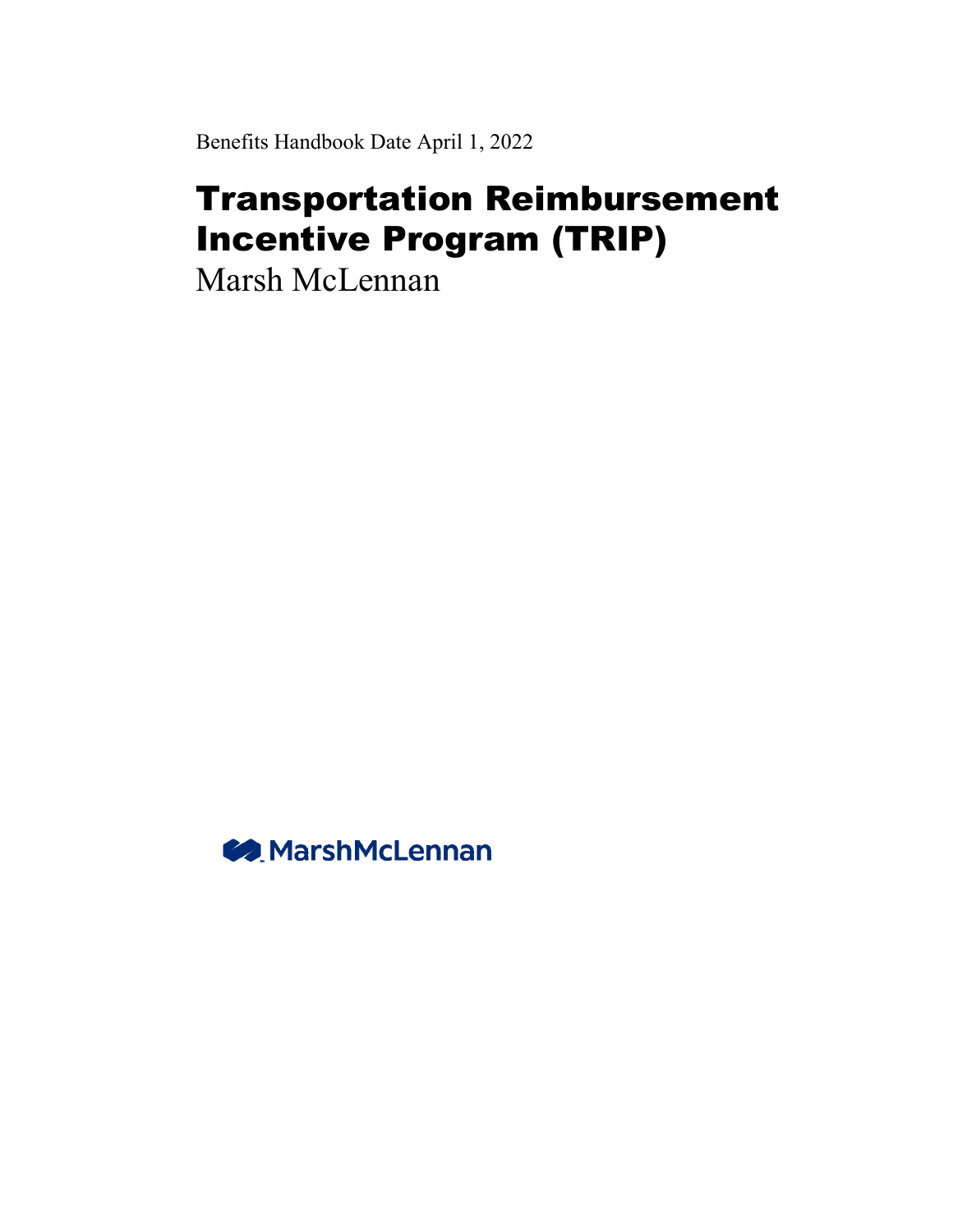# Transportation Reimbursement Incentive Program (TRIP)

*If you commute to work on public transportation or pay to park at work or at a park-and-ride lot, you will be interested in the Transportation Reimbursement Incentive Program—or TRIP—which is a commuter benefit that allows US regular employees of participating employers to pay for monthly transit and parking through before-tax payroll deductions.*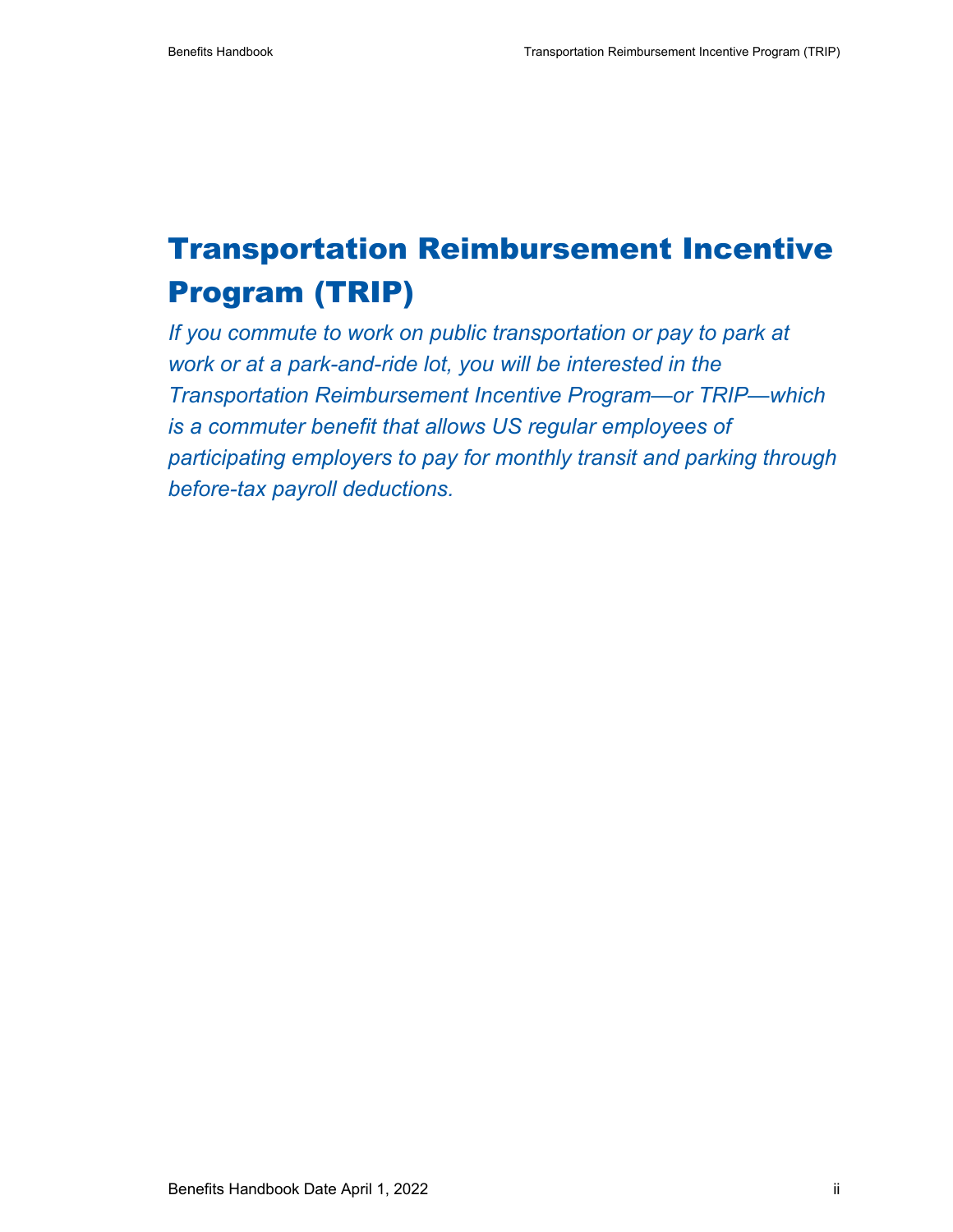# **Contents**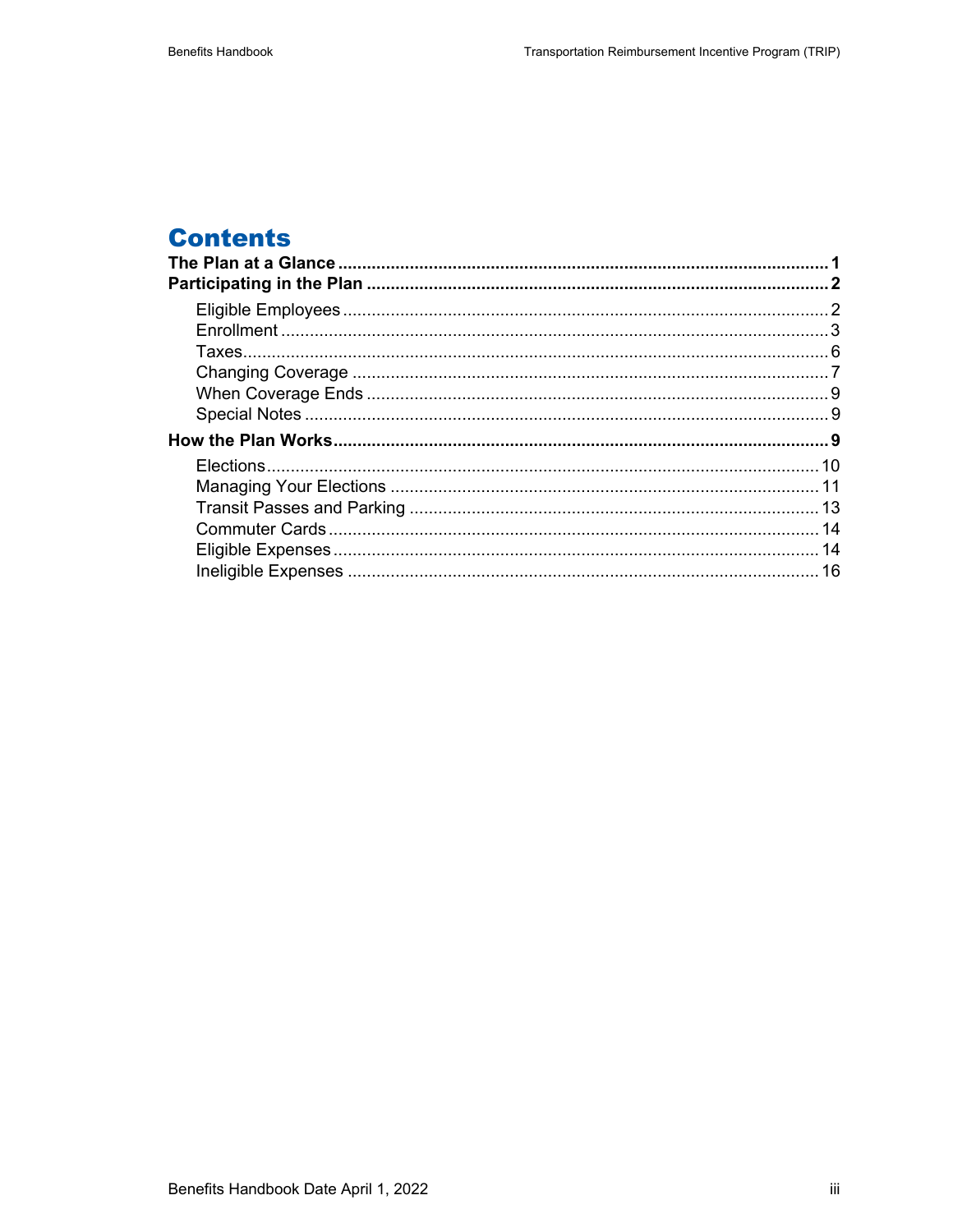# The Plan at a Glance

| <b>Plan Feature</b>                  | <b>Highlights</b>                                                                                                                                                                                                                                                                                                                                                                                                                                                                                                                                                          |  |
|--------------------------------------|----------------------------------------------------------------------------------------------------------------------------------------------------------------------------------------------------------------------------------------------------------------------------------------------------------------------------------------------------------------------------------------------------------------------------------------------------------------------------------------------------------------------------------------------------------------------------|--|
| <b>How the Plan</b><br><b>Works</b>  | TRIP is administered by Health Equity, a leading provider of commuter<br>ш<br>benefits programs to employers.                                                                                                                                                                                                                                                                                                                                                                                                                                                              |  |
|                                      | When you enroll in the Transportation Reimbursement Incentive<br>a.<br>Program, you establish an account with Health Equity that is replenished<br>each month through payroll deductions.                                                                                                                                                                                                                                                                                                                                                                                  |  |
|                                      | Health Equity uses that account to buy your transit pass, pay for your<br>ш<br>qualified parking, or reimburse you for qualified expenses based on the<br>arrangements you make when you enroll.                                                                                                                                                                                                                                                                                                                                                                           |  |
|                                      | You can change your arrangement every month, if you wish.<br>ш                                                                                                                                                                                                                                                                                                                                                                                                                                                                                                             |  |
| <b>Eligibility</b>                   | You are eligible to participate in this program if you meet the eligibility<br>ш<br>requirements.                                                                                                                                                                                                                                                                                                                                                                                                                                                                          |  |
|                                      | See "Participating in the Plan" on page 2 for details.<br>u.                                                                                                                                                                                                                                                                                                                                                                                                                                                                                                               |  |
| <b>Enrollment</b>                    | You can enroll at any time online at www.healthequity.com or by<br>a.<br>telephone at +1 877 924 3967, 24/7 (with the exception of Federal<br>holiday's).                                                                                                                                                                                                                                                                                                                                                                                                                  |  |
| Limits                               | Currently, the Internal Revenue Service (IRS) federal limit for before-tax<br>ш<br>transit expenses is \$280 per month for transportation in a qualified<br>commuter highway vehicle and transit passes.                                                                                                                                                                                                                                                                                                                                                                   |  |
|                                      | The federal limit for before-tax parking expenses is \$280 per month.<br>ш                                                                                                                                                                                                                                                                                                                                                                                                                                                                                                 |  |
| <b>Contact</b><br><b>Information</b> | For more information, contact:<br>HealthEquity<br>Website: www.healthequity.com<br>Click on Login, select WageWorks and click on Employee Login.<br>First time user: select register. Returning user: enter username and<br>password<br>Phone: +1 877 924 3967, 24/7 (with the exception of Federal holidays). You<br>can also Chat with HealthEquity Member Services by logging into your<br>account in HealthEquity and selecting Chat from the dashboard.<br>Marsh McLennan (Company) does not administer this plan. HealthEquity's<br>decisions are final and binding. |  |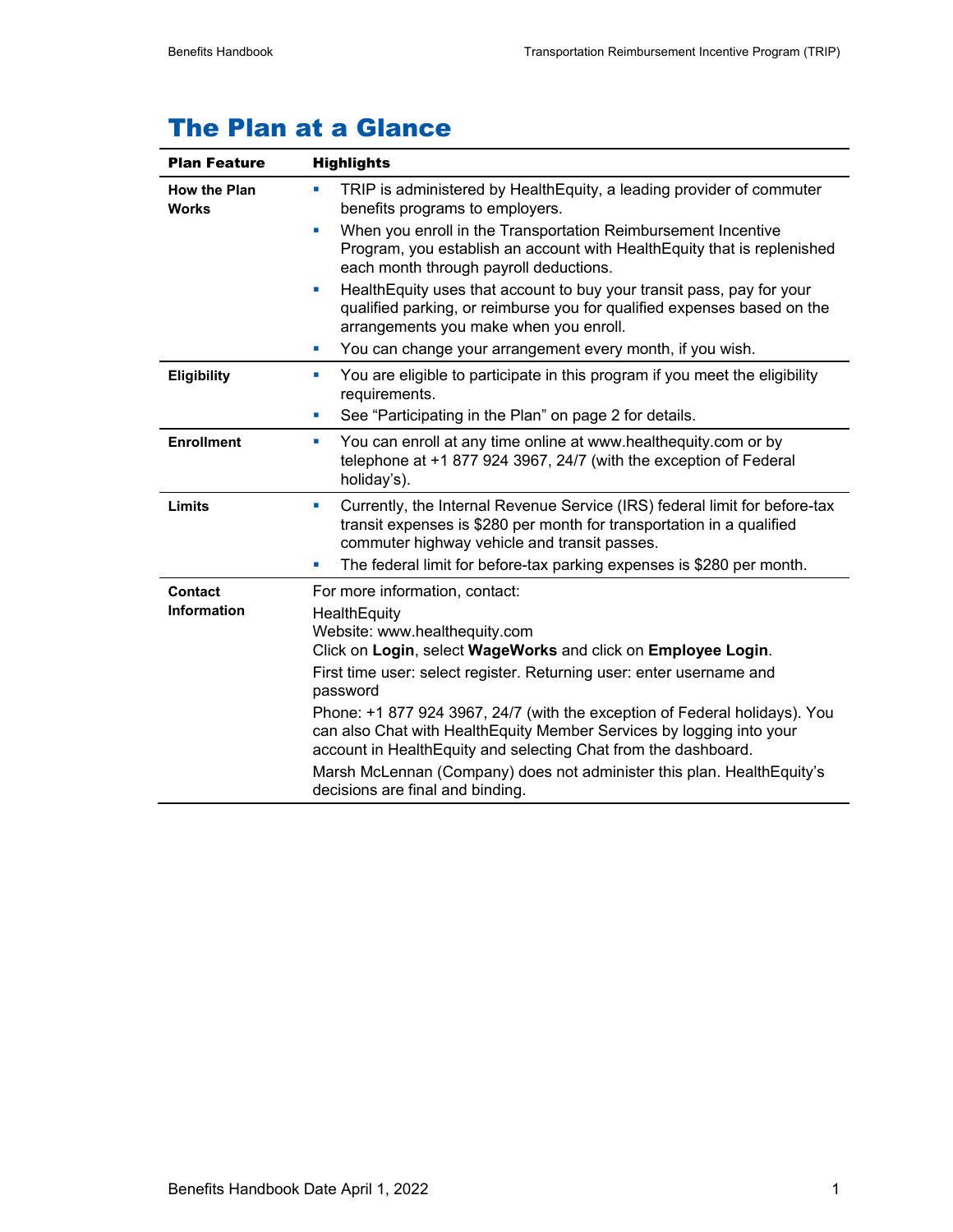## Participating in the Plan

The following section provides information on how you start participating in the Plan.

If you are an employee of the Company or any subsidiary or affiliate of the Company and you meet the requirements, you become eligible on your eligibility date.

## Eligible Employees

To be eligible for the benefits described in this Benefits Handbook you must meet the eligibility criteria listed below.

## *Marsh & McLennan Companies Employees (other than MMA)*

You are eligible if you are an employee classified on payroll as a US regular employee or temporary San Francisco employee of the Company or any subsidiary or affiliate of the Company (other than Marsh & McLennan Agency LLC and any of its subsidiaries (MMA)).

Individuals of the Company who are classified on payroll as temporary employees (excluding temporary San Francisco employees), who are compensated as independent contractors or who are employed by any entity in Bermuda, Barbados or Cayman Islands are not eligible to participate.

## *MMA Employees*

You are eligible if you are an employee classified on payroll as a US regular employee or temporary employee of San Francisco of Marsh & McLennan Agency LLC – Corporate (MMA-Corporate), Marsh & McLennan Agency LLC – Alaska (MMA-Alaska), Marsh & McLennan Agency LLC – Northeast (MMA-Northeast), Security Insurance Services of Marsh & McLennan Agency LLC or Marsh & McLennan Agency LLC, Private Client Services – National Region (MMA PCS – National).

Individuals who are classified on payroll as temporary employees (excluding temporary San Francisco employees) or who are compensated as independent contractors are not eligible to participate.

## *Your Eligibility Date*

There is no waiting period if you are Actively-At-Work. Your eligibility date is the first day you are Actively-At-Work on or after your date of hire.

#### "You," "Your," and "Employee"

As used throughout this plan summary, "employee", "you" and "your" always mean:

- For Marsh & **McLennan Companies** participants: a US regular employee or temporary San Francisco employee of the Company or any subsidiary or affiliate of the Company (other than MMA).
- For MMA participants: a US regular employee or temporary San Francisco employee of MMA-Corporate, MMA-Alaska, MMA-Northeast, Security Insurance Services of Marsh & McLennan Agency LLC or Marsh & McLennan Agency LLC, Private Client Services – National Region (MMA PCS – National).

In addition, references in this document to Marsh & McLennan Companies mean Marsh McLennan.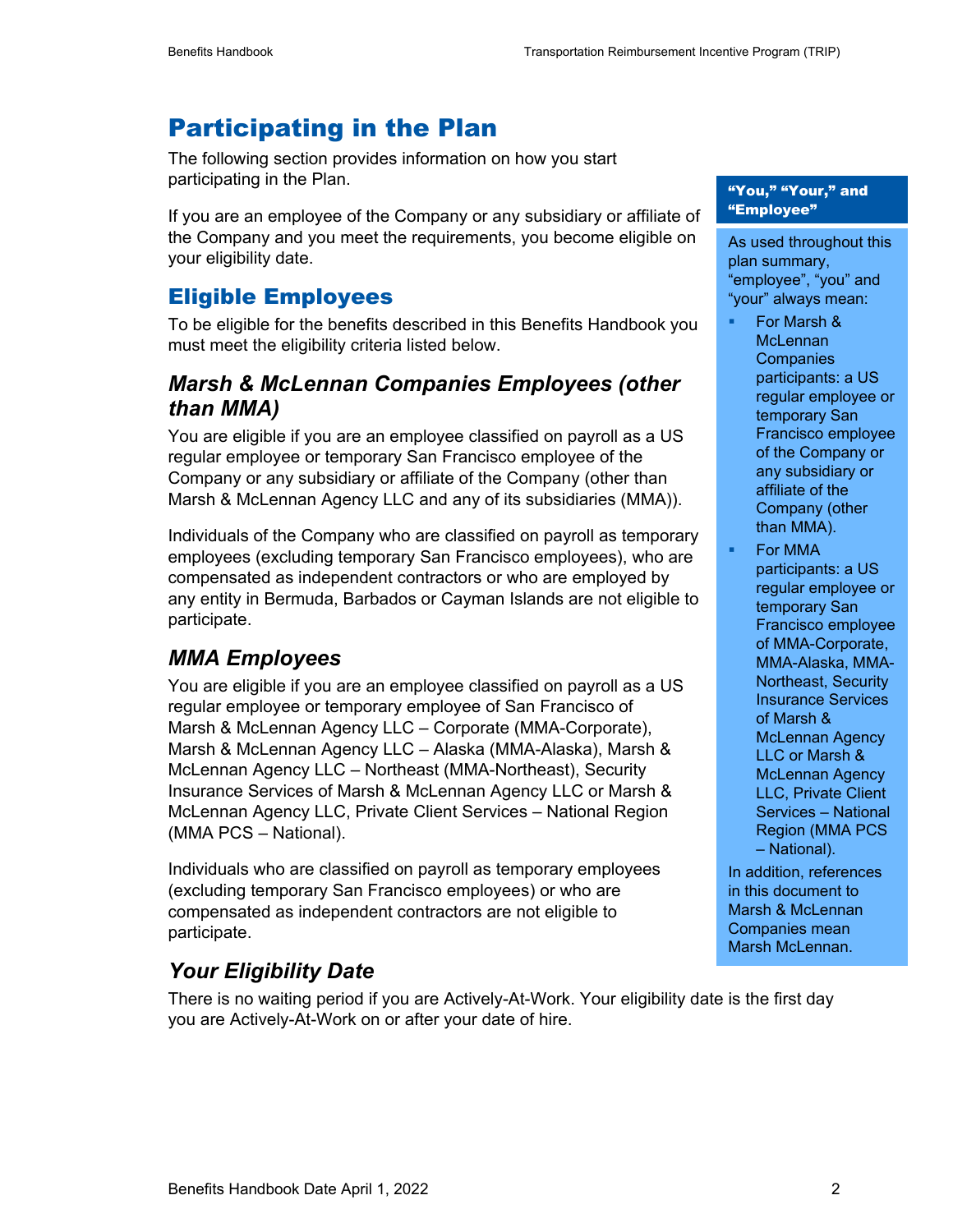## Enrollment

## *What information should I have handy when I go to the HealthEquity website to enroll for a transit pass or parking fee?*

- For a transit election, you need to know the name of your transit provider and the type of transit pass you use (e.g., monthly, zones, destinations, number of trips).
- For a parking election, you need to know the name of your parking facility. If your parking facility is not currently set up on a HealthEquity direct pay arrangement, then you need to know the billing address of your provider, the telephone number of your provider and your parking account number. **Please note that the billing address of your parking provider may be different from the street address of where you park.** You may also choose to enter your parking invoice number, your stall number, your lot number and/or your license plate number.

## *Do I need to cancel an existing transit pass when enrolling in TRIP?*

If you currently have a payment arrangement with a transit agency, you will need to cancel that arrangement when you establish your TRIP account via HealthEquity.

Note that if you are enrolled in New York City-area's Metro-North or the Long Island Railroad (LIRR) Mail&Ride program either as a HealthEquity participant at a previous employer, or directly via the various payment options offered by the Mail&Ride program, be sure to cancel any existing payment information on your Mail&Ride account prior to enrolling in the HealthEquity program as a Company employee.

## *I am already enrolled in a local office transit or parking reimbursement program. Can I still enroll for TRIP?*

No. Due to IRS regulations, TRIP cannot be combined with any local office transit or parking reimbursement program. If your local office sponsors a parking or transit program, but you choose not to participate, you may enroll in TRIP. As long as you participate in any part of the local office program, however, you are not eligible for TRIP. For example, even if your participation in a local office program is limited to transit service, you may not use TRIP to pay your parking fees.

## *Can I sign up at any time?*

Yes, but you must sign up by certain deadlines to begin enjoying your TRIP benefits the following month.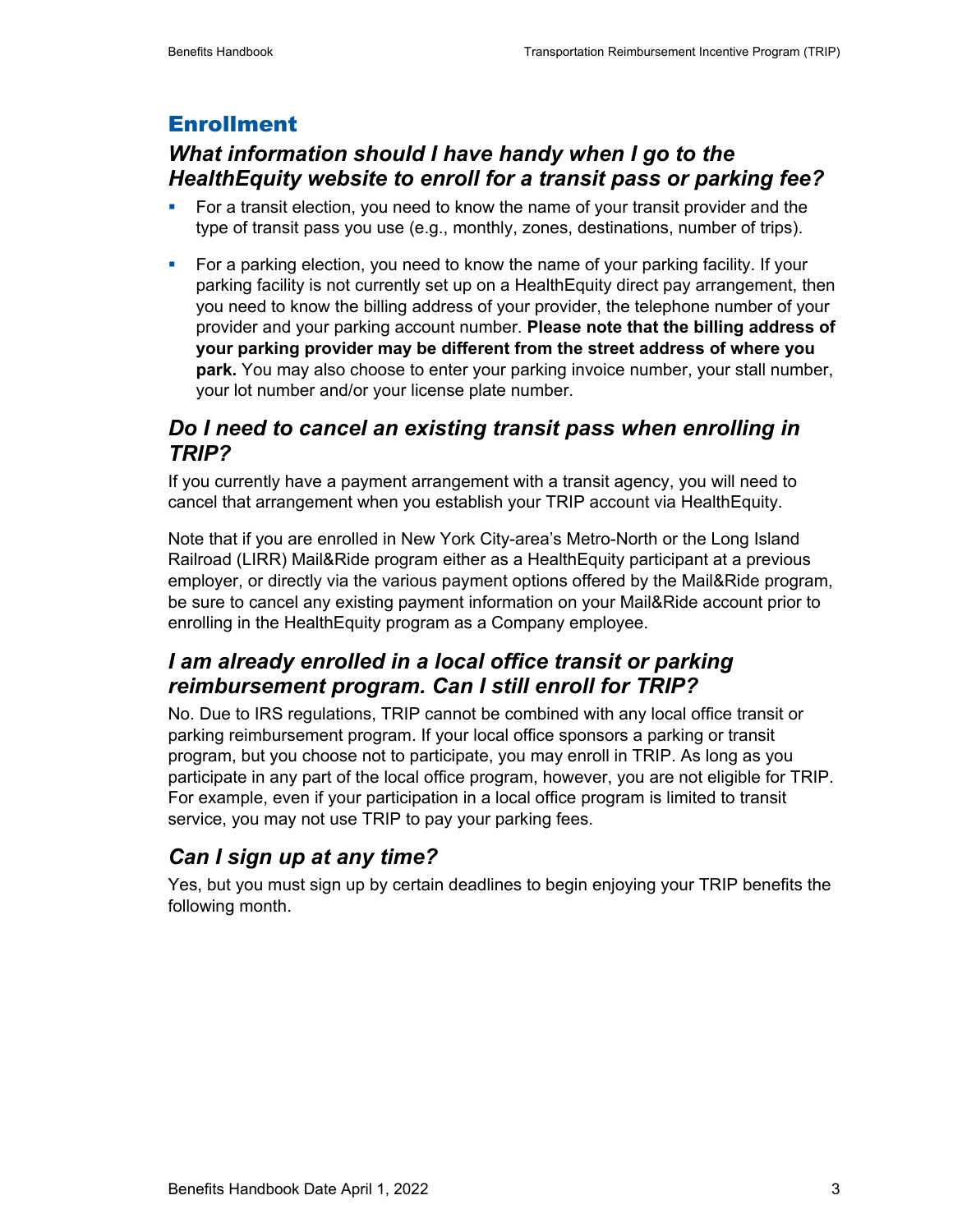## *Enrolling Online*

If you currently have a payment arrangement with a transit agency, you will need to cancel that arrangement when you establish your TRIP account via HealthEquity.

Note that if you are enrolled in New York City-area's Metro-North or the Long Island Railroad (LIRR) Mail&Ride program either as a HealthEquity participant at a previous employer, or directly via the various payment options offered by the Mail&Ride program, be sure to cancel any existing payment information on your Mail&Ride account prior to enrolling in the HealthEquity program as a Company employee. Please also note that when electing your transit benefit with Metro-North or LIRR, you will be asked to input the cost of your monthly pass. Here is where you need to decide if you want HealthEquity to send just the amount equal to the before-tax limit to the agency or the entire cost of your monthly pass. There are two scenarios:

- If you elect to have just the amount equal to the before-tax limit deducted from your pay and sent to Metro-North or LIRR, you will then need to provide an alternate form of payment to the agency. The advantage to this is that if there is ever a fare increase with Metro-North or LIRR, you will not need to revise your election with HealthEquity. However, you would need to go to the HealthEquity website to update your election if and when the before-tax limit is increased.
- If you elect to have the entire cost of your monthly pass deducted from your pay and sent to Metro-North or LIRR, you can decide if you want to provide an alternate form of payment to the agency. If you provide an alternate form of payment to the agency, the agency will only charge you directly if the amount they received from HealthEquity was insufficient to purchase your monthly pass. If you do not have an alternate form of payment on file with Metro-North or LIRR and there is a fare increase in the future, you would need to make sure you updated the new fare price at the HealthEquity website. As of October 2021, Metro-North and LIRR are no longer delivering physical passes. To obtain your pass, members will need to download the MTA eTix app and sign up for an account, then sign into their Mail&Ride account and change the ticket delivery option to eTix. If the cost of your pass is more than the monthly before-tax limit, your before-tax election amount will automatically be increased whenever the limit is increased in the future.

Step 1: Go to the HealthEquity website – http://www.healthequity.com and click on the Login on the right side of the page.

Step 2: Click on WageWorks.

Step 3: Click on Employee Login.

Step 4: Click on register to create an account.

Step 5: Follow the instructions to create a user-name and password.

Step 6: Read the User Agreement and confirm your acceptance.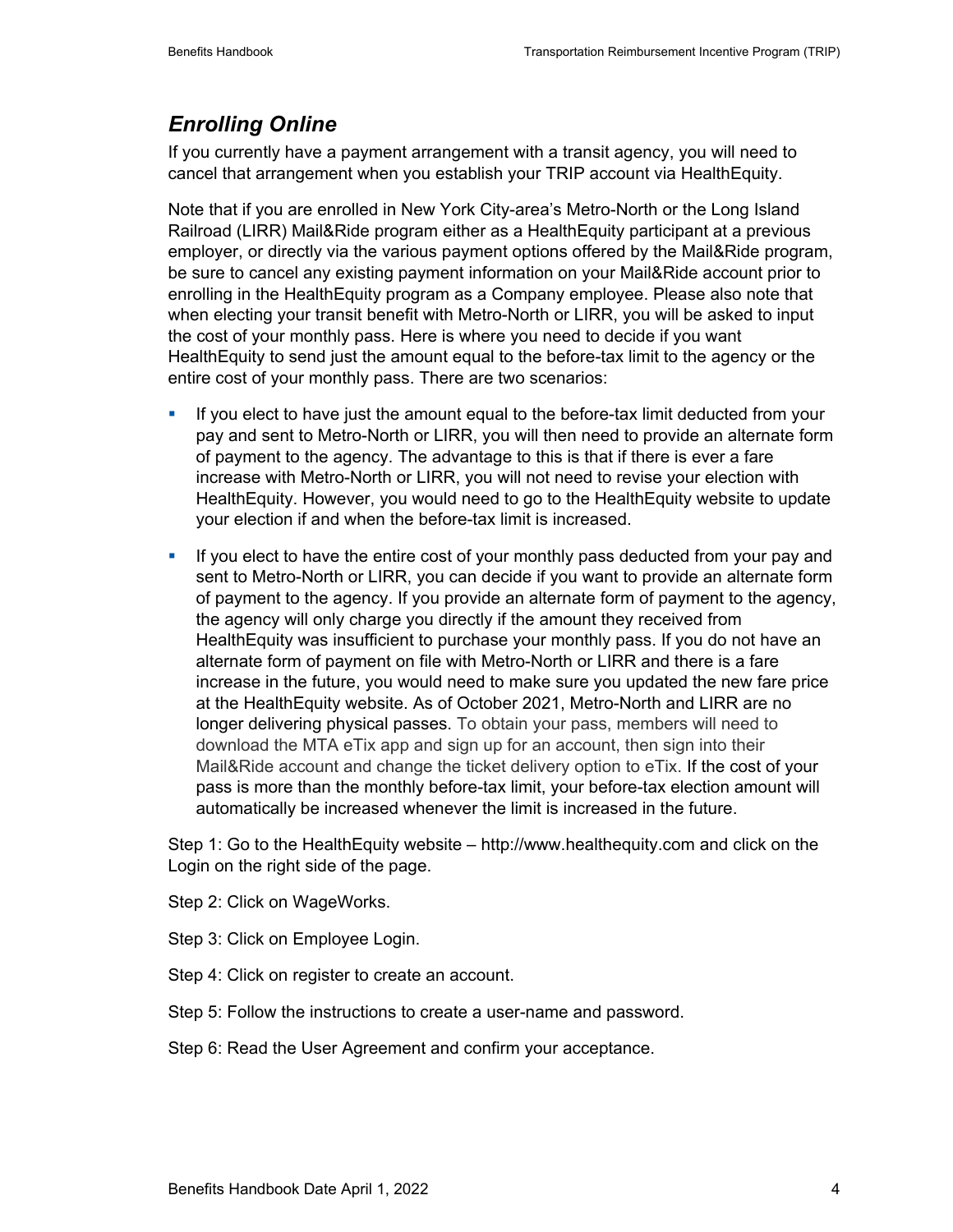Step 7: Review your personal information and submit.

Step 8: Select "Place Commuter Order" in the "Manage my account" section and choose your transportation option.

- with "Public Transportation," you'll choose your transit agency and type of pass and fare. If your desired transit agency or fare option is not available through HealthEquity, you may choose to be reimbursed for the expense. You will also have the option to select a Transit Commuter Card.
- with "Parking," you'll choose whether you want HealthEquity to pay your parking provider directly or whether you want to be reimbursed for parking expenses or whether you want a Parking Commuter Card.
- if you use two different transit services (for example a train and a bus), you will need to make two elections. After confirming your first election, choose the appropriate link to choose your second method of transportation.

Remember: Your election is for future commuting expenses. You cannot enroll for commuting expenses already incurred.

Step 9: Confirm your selection and, if you've chosen a transit pass, look for the pass to arrive in the mail a few days prior to the start of the month in which it's to be used. **Note: for New York City-area's Metro-North or the Long Island Railroad Mail&Ride program, effective October 1, 2021, paper ticket option for your monthly pass will no longer be available. The monthly pass will be an electronic ticket and available only through the MTA eTix®, a free mobile application**. **You must have your Mail&Ride account set up for the ticket delivery option of MTA eTix to receive your monthly ticket electronically.** If you are paid semi-monthly, the cost will be automatically deducted from your pay in the last paycheck of the month prior to the benefit month. (For example, the cost for your January transportation expense will be deducted from your December 31 paycheck.) If you are paid weekly, the cost will be automatically deducted from your third paycheck of the month prior to the benefit month.

#### *When I try to enroll for TRIP using the HealthEquity's website, I receive a message that my information cannot be verified. Does this mean that I am not eligible for TRIP?*

In order to be eligible for TRIP, you must meet the eligibility requirements set forth in the "Eligibility" section.

#### *Is my personal information secure on the HealthEquity website?*

Yes. When you enter personal information such as your date of birth (month and day only), home zip code and Social Security Number (only last 4 digits), that information is encrypted using Secure Sockets Layer (SSL) 128-bit encryption technology. When you enroll, you create a username and password to establish your account. Once your account is established, you must log on to update your profile, place orders or review your account status—all of which are done on secure pages. While on a secure page, such as the registration or "MyAccount" page, the icon on the bottom of Web browsers such as Netscape Navigator and Microsoft Internet Explorer will show a "locked" status with a lock symbol. For HealthEquity's complete policy on privacy and security, visit the HealthEquity homepage.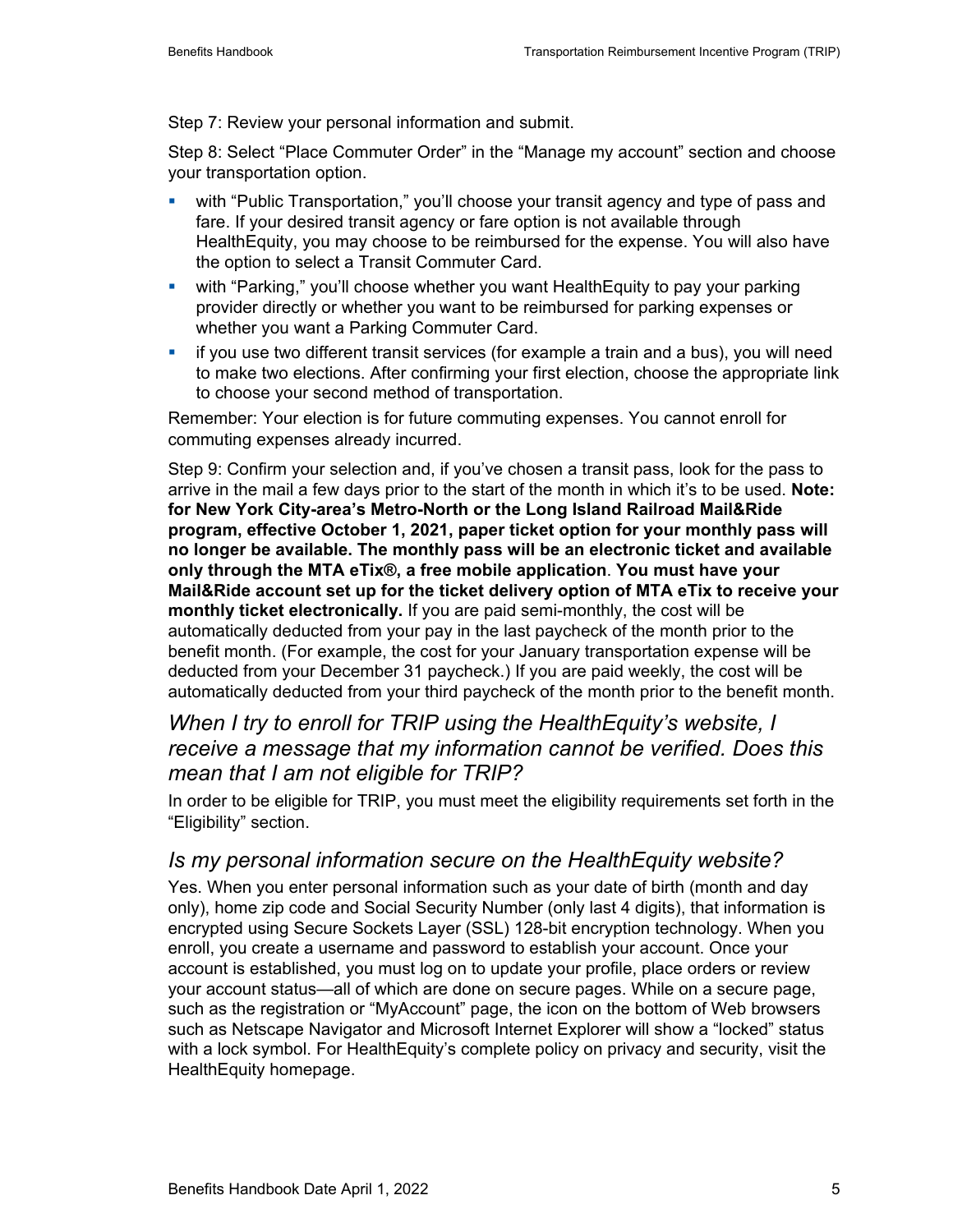## *Enrolling by Phone*

Call HealthEquity toll-free at +1 877 924 3967 and ask to enroll in the Transportation Reimbursement Incentive Program. A member service representative will ask you the questions needed to sign up. That's all.

HealthEquity's representatives are available 24/7 (excluding Federal holidays).

#### Taxes

Because all or a portion of your transportation costs are deducted from your pay on a before-tax basis (up to IRS-imposed limits), you have the potential to save on your transit and parking expenses.

For example, assume that…

| Your transit pass costs: | \$100 per month                                                                            |
|--------------------------|--------------------------------------------------------------------------------------------|
| Your tax rates are:      | 28% federal income tax<br>8% FICA (rounded)<br>4% state income tax<br>Total taxes = $40\%$ |
| You would save in taxes: | \$40 per month (\$100 x 40%)<br>\$480 per year (\$40 x 12)                                 |

This example is for illustrative purposes and does not reflect an individual's financial situation. Your tax savings, which could be more or less, will depend on your residence state and applicable taxes. Please consult with a personal tax adviser for specific tax questions and advice.

## *Limits and Exceptions*

Note that currently…

- **Famoral tax law limits the amount of gross wages that you may spend each month on** tax-free transit or parking. Currently, the limits are:
	- − For transit or vanpool: \$280 per month.
	- − For parking: \$280 per month.

If your transit or parking expense is more than the federal before-tax limit, the excess will be deducted on an after-tax basis. For example, if you elect to purchase your \$300 monthly transit pass through TRIP, \$280 will be deducted from your pay, but only \$280 of the \$300 will be deducted on a before-tax basis. The remaining \$20 will be deducted on an after-tax basis.

**Note:** In Pennsylvania and Mississippi, TRIP contributions are subject to state taxes.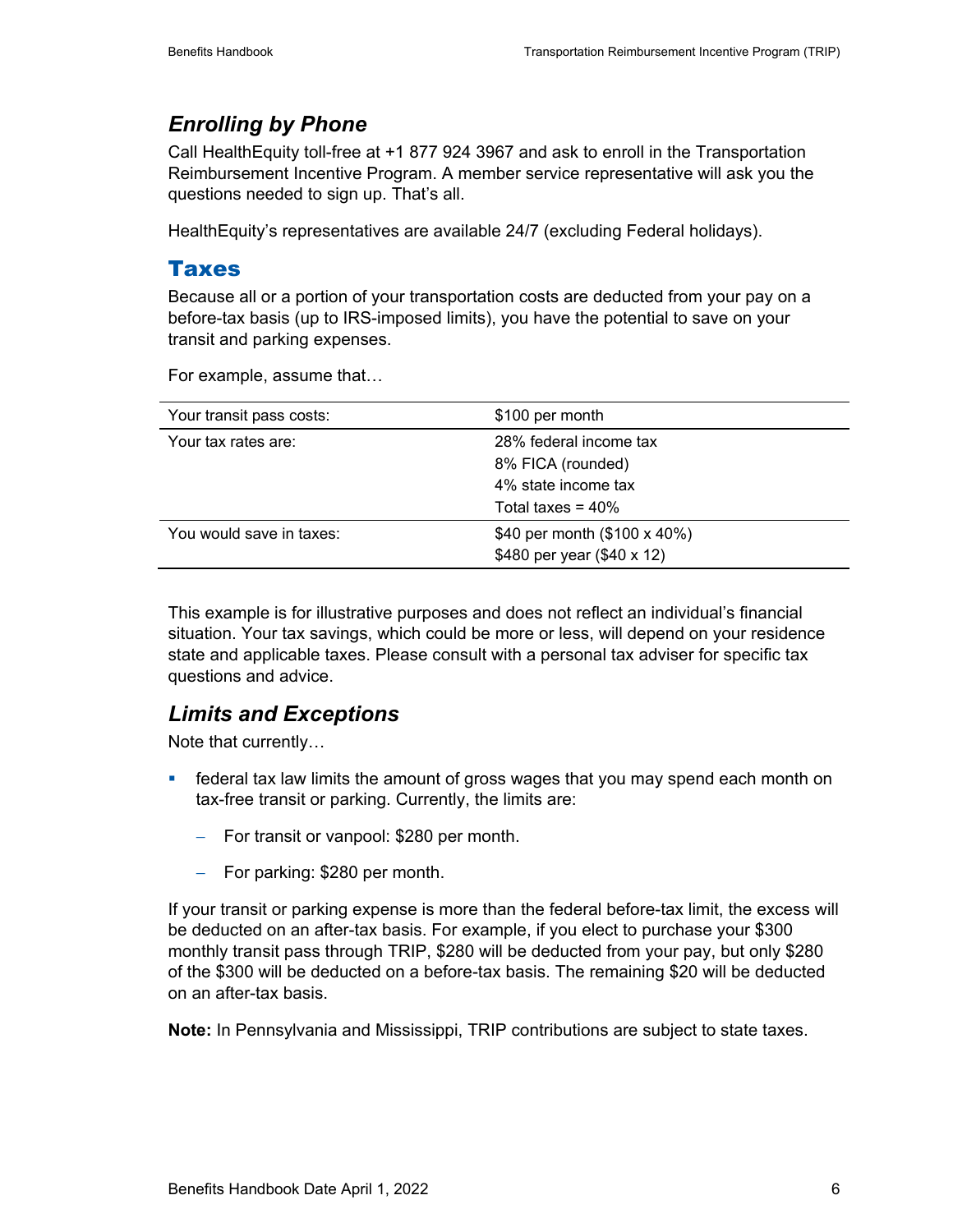## *What are the limits for before-tax spending if I incur mass transit and parking expenses as part of my daily commute?*

Currently, the IRS federal limit for before-tax transit expenses is \$280 per month for transportation in a qualified commuter highway vehicle and transit passes. The federal limit for before-tax parking expenses is \$280 per month. If you incur transit and parking expenses, the limits remain separate and independent. For example, let's say you pay \$300 per month for transit and \$245 per month for parking. Since the before-tax limit for transit spending is \$280 per month, \$280 of your transit expenses will be deducted from your paycheck on a before-tax basis, while the remaining \$20 will be deducted on an after-tax basis. For parking, your \$245 monthly expense will be deducted in full on a before-tax basis.

#### *My monthly transit pass costs \$300. How do I pay for the \$20 that cannot be deducted on a before-tax basis? Do I have to write a check for the balance?*

No. If your transit or parking expenses exceed the before-tax limits set by the IRS, your remaining expenses are deducted from your paycheck on an after-tax basis. In this case, \$280 in transit expenses will be deducted from your paycheck on a before-tax basis, while the remaining \$20 will be deducted on an after-tax basis.

#### *If the IRS audits my personal tax records, how can I access my HealthEquity records to document my use of the before-tax commuter benefit?*

A record of all your HealthEquity transactions for the current calendar year and a limited number of prior years is available through the "Commuter" page on the HealthEquity website under "View Order History". For records no longer available online, you can contact HealthEquity directly for your account information.

## Changing Coverage

## *TRIP and Leaving the Company*

## *What happens to my pass if I leave the Company?*

After your employment ends, HealthEquity will automatically cancel your elections for future months. If you missed the deadline for canceling your pass—and you terminate employment before the start of the following month—you can either return the pass for that month to the transit agency for a refund of only the after-tax paid or use the pass. Not all transit authorities accept returned passes. Contact HealthEquity to find out if the transit agency accepts returned passes. Note, however, that you are responsible for the cost of the pass with respect to a month in which you are not an employee and you may be liable for taxes on the value of the pass. You may want to consult a tax adviser for details. You cannot seek reimbursement from either HealthEquity or Marsh McLennan for any expenses incurred after you leave the Company.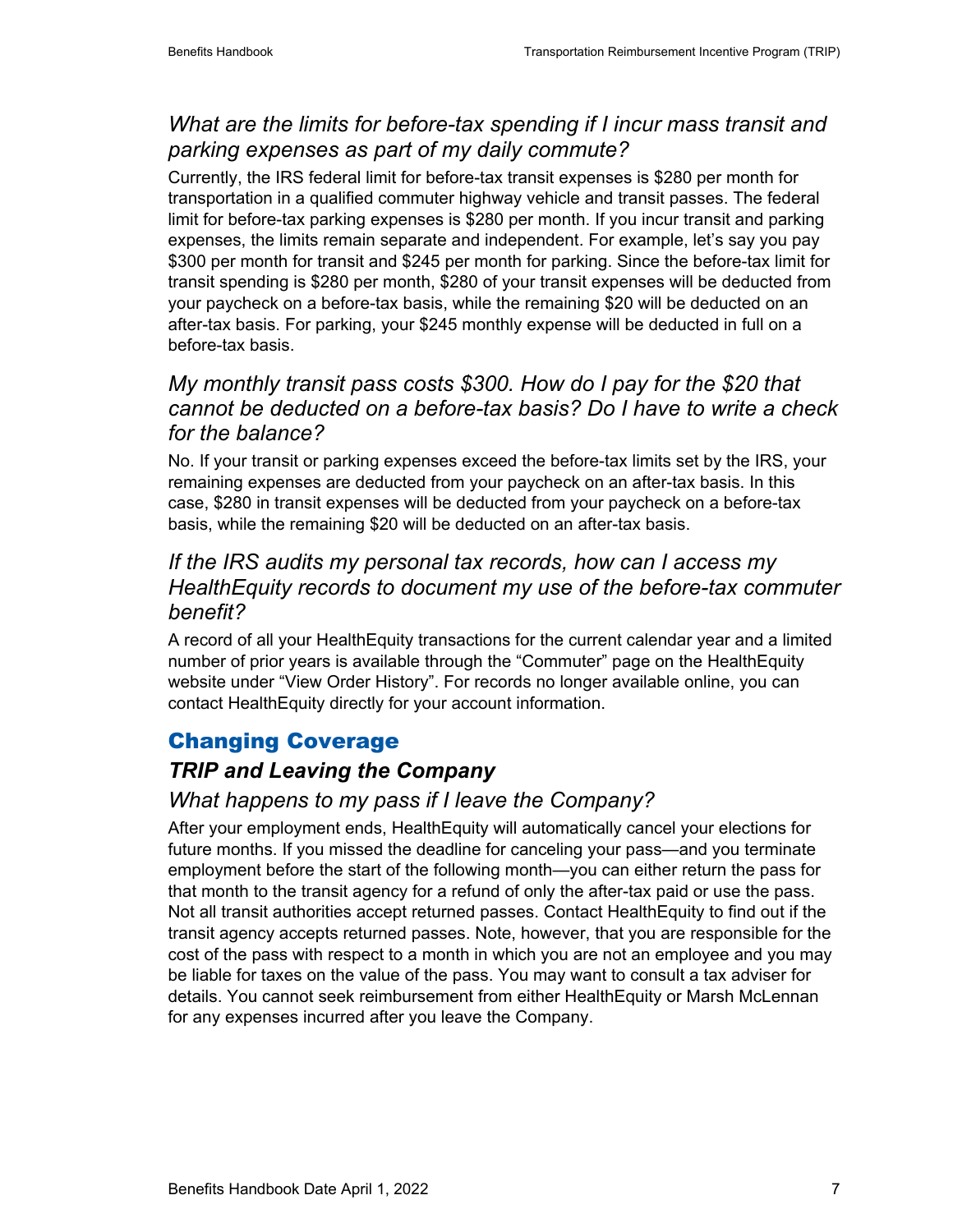You may also choose to return an unused pass to the transit authorities that accept returned passes. Please note, however, that HealthEquity will only reimburse you for any after-tax portion of your election. In this situation, you will still be responsible for the before-tax portion.

If the deadline for changing or canceling your election has not yet passed by the time you realize that you will be going on a leave from the Company, you should change your election as necessary to avoid having an excess deduction and possibly a forfeiture.

#### *What happens when I leave the Company after having made an election to receive reimbursement benefits?*

You will not be entitled to reimbursement for any expenses incurred after you leave the Company. Any unused amounts set aside in your account for which you do not properly request reimbursement for qualified expenses will be forfeited. As a result, if the deadline for changing or canceling your election has not yet passed by the time you realize that you will be leaving the Company, you should change your election as necessary to avoid having an excess deduction and possibly a forfeiture.

## *TRIP and Leave of Absence*

## *What happens to my TRIP election if I go on a leave of absence?*

While you are on a leave of absence, you are not eligible to participate in TRIP. HealthEquity will automatically clear your record once they are notified by the Company that you are on a leave of absence. Once you return from your leave, you will have to contact HealthEquity to reelect your TRIP election.

#### *What happens if I receive a pre-elected pass while I am on a leave of absence?*

If you missed the deadline for canceling your pass—and you go on a leave of absence before the start of the following month—you can either return the pass for that month to the transit agency for a refund or use the pass. Not all transit authorities accept returned passes. Contact HealthEquity to find out if the transit agency accepts returned passes. Note, however, that you are responsible for the cost of the pass with respect to a month in which you are on leave and you may be liable for taxes on the value of the pass. You may want to consult a tax adviser for details.

You may also choose to return an unused pass to the transit authorities that accept returned passes. Please note, however, that HealthEquity will only reimburse you for any after-tax portion of your election.

If the deadline for changing or canceling your election has not yet passed by the time you realize that you will be going on a leave from the Company, you should change your election as necessary to avoid having an excess deduction and possibly a forfeiture.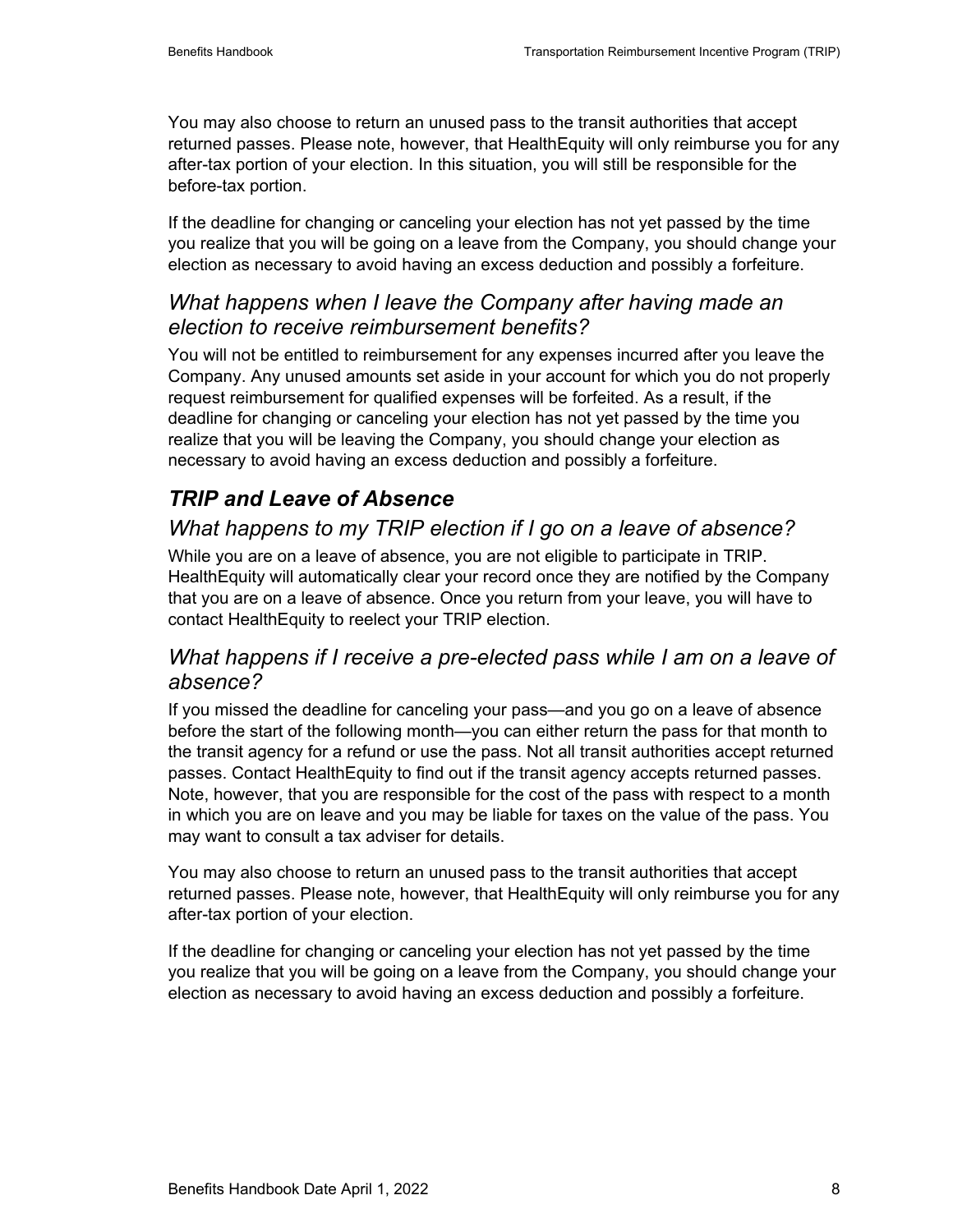#### When Coverage Ends

Coverage ends on the first of the following to occur:

- $\blacksquare$  the date you terminate employment.
- **the date you no longer meet the eligibility requirements.**
- $\blacksquare$  the date of your death.
- $\blacksquare$  the date the Plan is terminated.
- $\blacksquare$  the date you discontinue coverage.

#### Special Notes

All address changes must be made via the HealthEquity website or by contacting HealthEquity directly at +1 877 924 3967.

If your Social Security Number is updated on the Company's records (for example, because it was incorrect), you will need to re-enroll with HealthEquity because your incorrect number will inactivate your HealthEquity account.

Neither Marsh McLennan nor HealthEquity is responsible for the use of employee addresses that are given to transportation agencies or parking providers for fulfillment purposes.

TRIP participants are responsible for lost tickets or tickets that do not arrive in a timely manner because of an address change that was not timely reported to the Company or HealthEquity.

The "Pay Me Back" feature is administered by HealthEquity. Any questions concerning receipts, certifications, and reimbursements should be directed to HealthEquity.

HealthEquity's decisions are final and binding. Marsh McLennan does not administer this Plan.

HealthEquity conducts periodic satisfaction surveys (by email, phone and US mail), sent to participants chosen at random. Your participation would be appreciated since customer feedback helps enhance the service to you.

TRIP is intended to comply with Internal Revenue Service guidelines governing commuter benefits (qualified transportation fringe benefit).

## How the Plan Works

The Transportation Reimbursement Incentive Program is a commuter benefit that allows Company employees to:

 elect transit passes in more than 150 metropolitan areas across the US or have their monthly parking fees paid directly.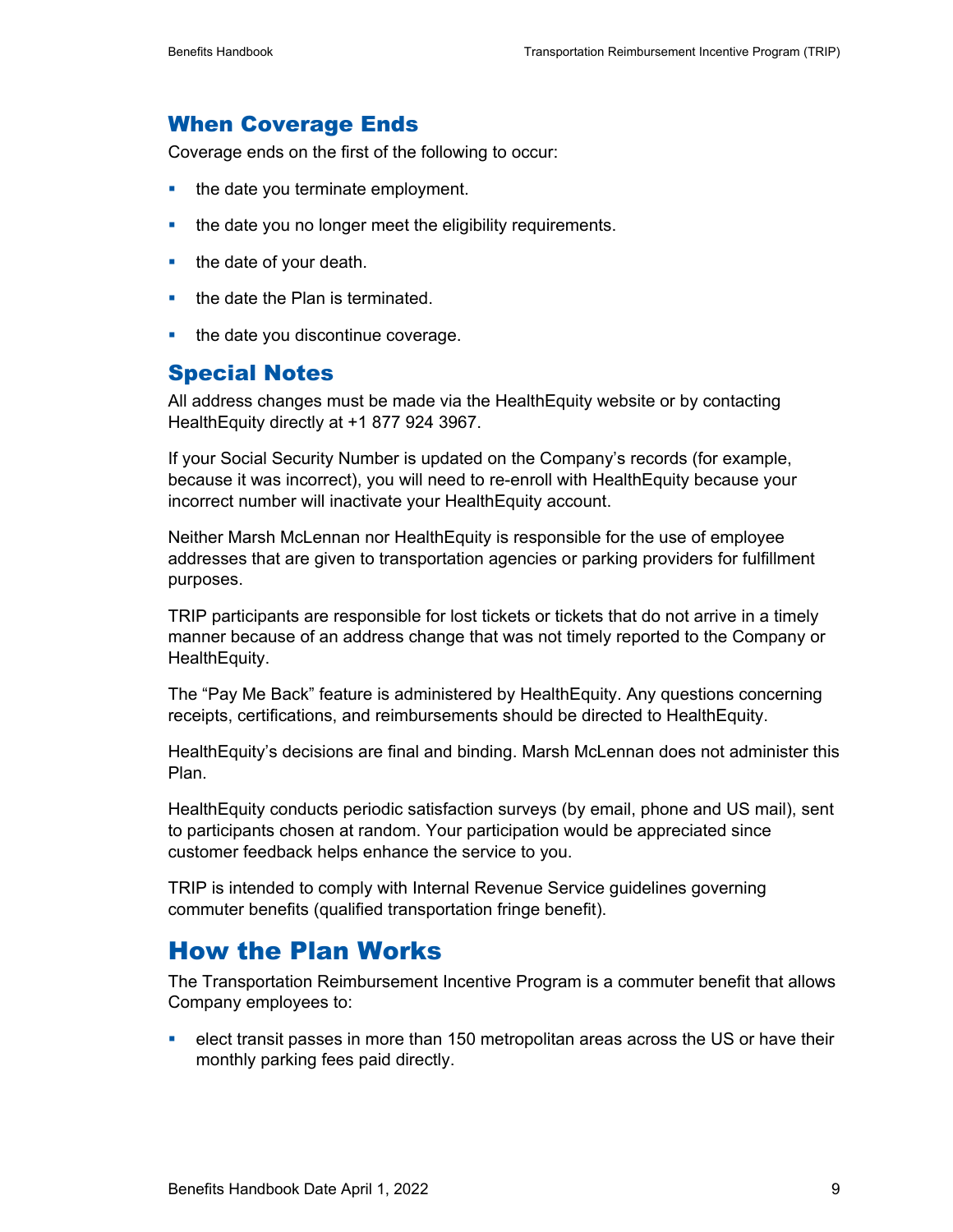- pay for their transit pass or parking fees through payroll deductions with before-tax dollars (subject to plan limits), which could translate into a potential tax savings on their commuting expenses.
- have their transit pass delivered to their home address.
- **EXEC** enroll via the Internet or the telephone.
- **sign up for regular subscriptions or different benefits each month (in other words, you** can change your request each month).

If you commute to work, you may want to consider TRIP, especially if you:

- ride public transportation, including buses, trains and subways.
- **participate in a vanpool.**
- **pay to park at work or at a park-and-ride lot.**

TRIP is administered by HealthEquity, a leading provider of commuter benefits programs to employers.

When you enroll in the Transportation Reimbursement Incentive Program, you establish an account with HealthEquity that is replenished each month through payroll deductions. HealthEquity uses that account to buy your transit pass, pay for your qualified parking, or reimburse you for qualified expenses based on the arrangements you make when you enroll. You can change your arrangement every month, if you wish.

#### **Elections**

The deadlines to order, change or cancel your elections are important. You must make your election by a given day of the month before the benefit month.

- To order or change the amount of the payment to your Mail&Ride Account for LIRR or Metro-North Railroad:
	- − Order or elect through HealthEquity by the 4<sup>th</sup> day of the prior month (for example, December 4 for a January pass).
	- − To use your before-tax benefit for LIRR or Metro-North Railroad, you must have an existing Mail&Ride account. Any changes to your address, origin/destination and MetroCard must be made through the Mail&Ride website: https://ec0.mta.info/lirr/Cvar\_MR or customer service center: LIRR at +1 800 649 NYNY or Metro-North at +1 212 340 2020 by the cutoff designated by the Mail&Ride programs.
- For all other transit agencies and vanpools:
	- − Order by the 10<sup>th</sup> day of the prior month (for example, December 10 for a January pass).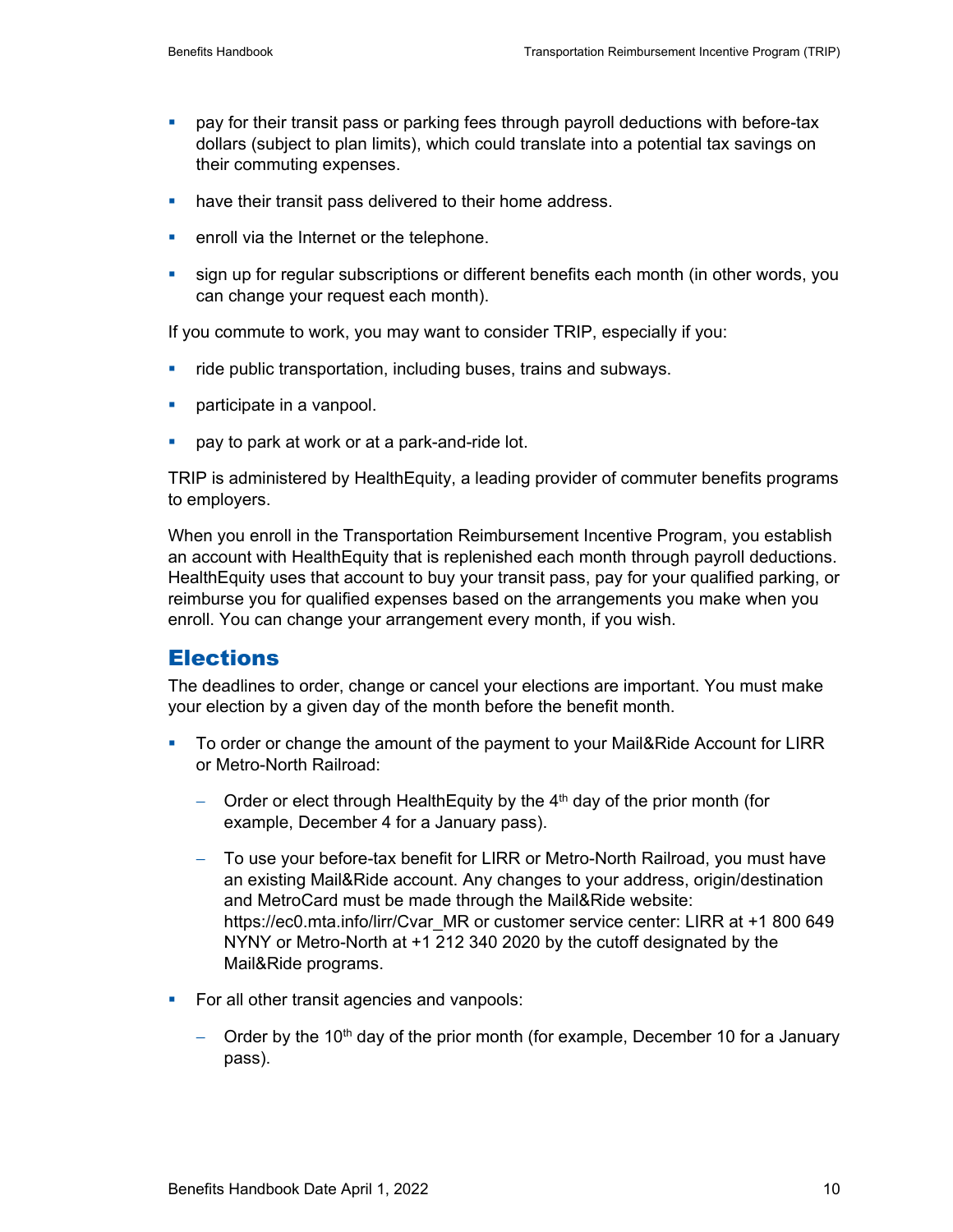- $\blacksquare$  For direct pay parking:
	- Elect by the 10<sup>th</sup> day of the prior month (for example, December 10 for parking to be paid for January).
- For **out-of-pocket expenses:**
	- − Elect by the 10<sup>th</sup> day of the prior month (for example, December 10 for January payment) AND submit receipts by the 10<sup>th</sup> day of the month to be reimbursed by the end of the month (for example, January 10 for January 31 reimbursement, if you have incurred the expense by that date. Otherwise, you must wait until the expenses are incurred before you can request reimbursement.)

If you sign up for a pass after a monthly deadline, you must wait until the month after the following month to enjoy the benefit. If you sign up and choose "Every Month," you won't have to worry about the deadlines again until you change or cancel your existing election.

#### *What if I need to make a change to my elections?*

You can change or discontinue your participation at any time. Keep in mind, though, that there are deadlines for changing or canceling benefits for any given month.

## Managing Your Elections

#### *My transit or parking provider is not currently available in the HealthEquity catalog. Will my provider be added at a later date?*

You are encouraged to notify HealthEquity of transit and parking providers that are not included in its catalog. HealthEquity will then contact the provider and attempt to establish a relationship. Of course, you can still use HealthEquity even if your provider is not included in the catalog.

## *What if my transit provider increases fares?*

Once HealthEquity is notified of the fare increase, in most cases your election will be increased automatically to reflect the increased fare. If you are enrolled in New York City-area's Metro-North or the Long Island Railroad (LIRR) Mail&Ride program you may need to increase your election to reflect the increased fare. See *Enrolling Online* in the "Enrollment" section starting on page 3 for details.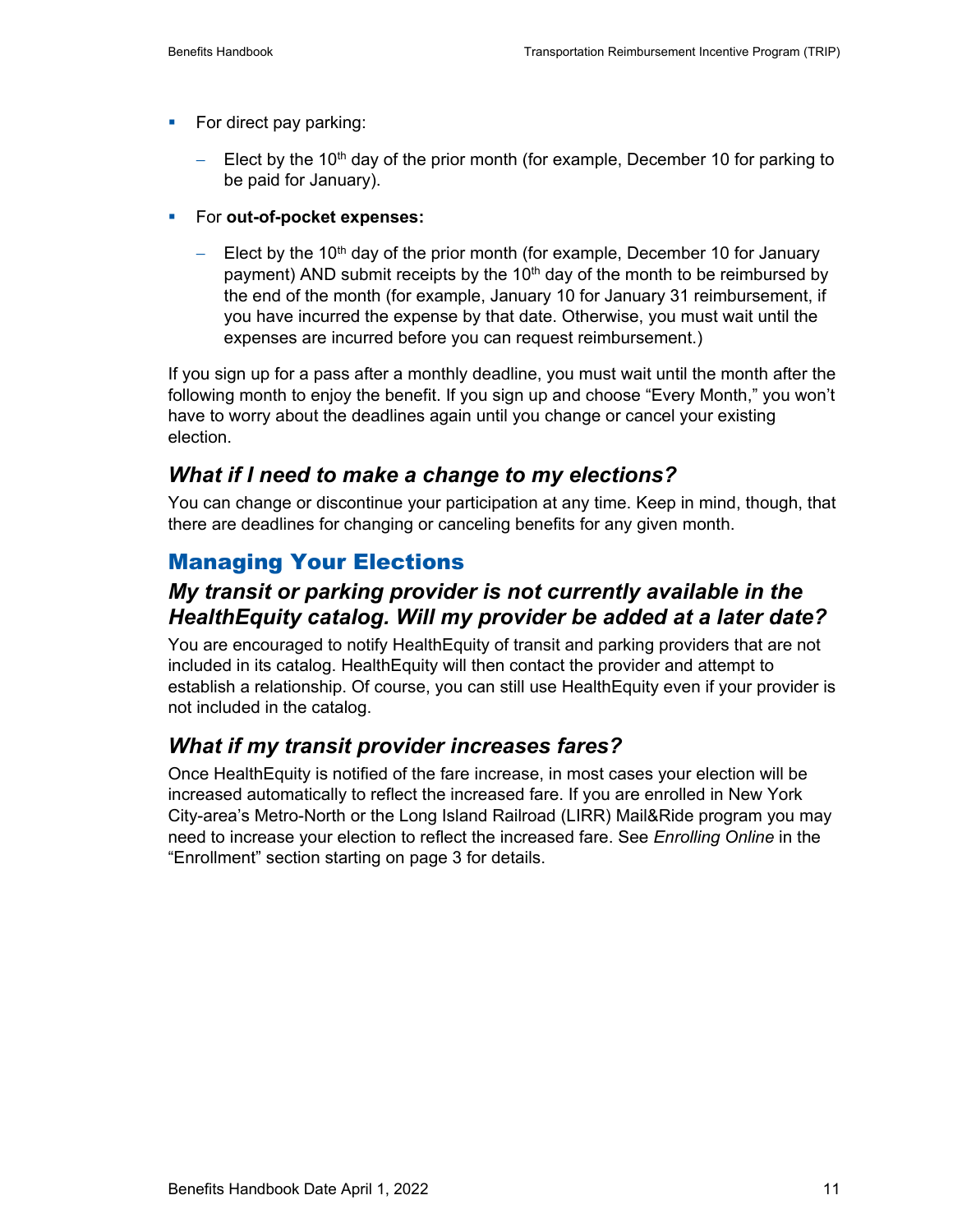#### *Due to unanticipated circumstances, I incurred transit or parking expenses this month that I was unable to account for beforehand with HealthEquity. Can I be reimbursed for these unforeseen expenses even though I missed the pre-pay deadline?*

No. **According to IRS regulations, all before-tax transit and parking expenses must be elected and pre-paid prior to the benefit month.** Unless you account for anticipated reimbursement expenses beforehand by setting aside a specified dollar amount prior to the monthly deadline in your HealthEquity account, you cannot be reimbursed for your expense. Keep in mind that if you do not submit for reimbursement for the money you set aside for "Pay Me Back" within 180 days of making an election, you will forfeit the remaining balance. You have the option to submit for reimbursement with or without a receipt. If you choose to submit for reimbursement without a receipt make sure you have selected that specific radio button that indicates you are submitting with no receipt and also check the box to attest that you have incurred a parking expense when prompted.

## *I pay for my parking up front once a year, but TRIP asks for a monthly contribution. How do I use TRIP's "Pay Me Back" feature?*

In order to pre-pay for your parking with before-tax dollars using TRIP, you must prorate your long-term parking expenses on a monthly basis. For example, let's say you prepaid \$1,200 per year to park at work. If you divide \$1,200 by 12, your monthly parking expense comes to \$100. You can use HealthEquity "Pay Me Back" feature to input a monthly parking expense of \$100, either one month at a time, or for every month.

## *I recently received a call from a HealthEquity representative questioning my order. Why did I receive this call?*

If HealthEquity believes you haven't found the transit pass you were looking for—for instance, you've chosen the "Pay Me Back" feature to order a transit pass, a representative will call you to suggest another transit option. Under IRS regulations, when a transit pass is readily available, it must be delivered directly to you in order for you to qualify for before-tax benefits. If a transit pass is included in the HealthEquity catalog, you are required to order the pass directly, rather than use the "Pay Me Back" feature. Of course, if your transit provider and/or transit pass option is not included in the HealthEquity catalog and your only option is to use the "Pay Me Back" feature, reimbursement is perfectly acceptable.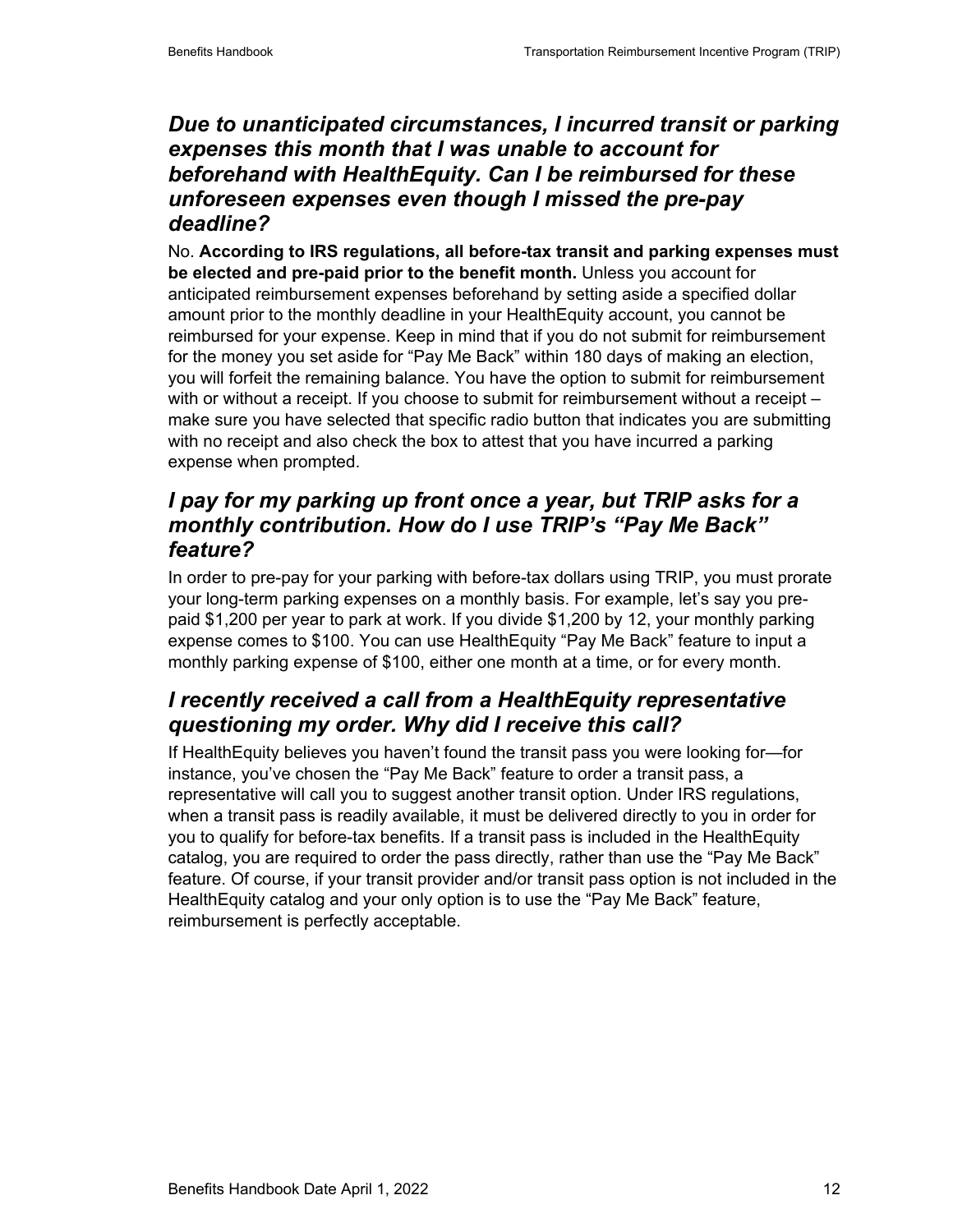## Transit Passes and Parking

#### *Is it possible to have my transit pass sent to another address, instead of my home address?*

Yes. When you register for TRIP, your shipping address defaults to your home address as recorded in the Company's records. If you do not want your transit pass mailed to this address, HealthEquity allows you to input an alternate mailing address. HealthEquity recommends that you **do not** have your pass sent to you at your work address because of the potential for not reaching you in a timely fashion. You are responsible for the cost of any pass that does not reach you because you used an address different from the one in the Company's records.

## *What if my pass doesn't arrive in time?*

If your pass does not arrive by the last business day of the month prior to the benefit month, you should contact HealthEquity directly at +1 877 924 3967. You must report the undelivered pass by the third business day of the month for which the pass was effective.

If your pass does not arrive in a timely manner because you did not report your address change to the Company or HealthEquity, you are responsible for the cost of the pass.

## *What if I lose my pass?*

Unfortunately, if you lose your pass during the benefit month, it cannot be replaced. You are responsible for the cost of the original pass as well as the replacement pass.

## *Can I return my transit pass to my local transit provider after the pass arrives from HealthEquity?*

No. When you request a pass from HealthEquity, you agree not to sell, barter, exchange or otherwise transfer to any other person goods or services obtained through use of the program. This includes returning goods and services to your provider for cash or any other consideration other than for direct exchange, e.g., in the case of a damaged or defective pass.

## *How do I get reimbursed if my transit pass or parking permit is not available through HealthEquity?*

Log on to HealthEquity's website and follow the "Pay Me Back" instructions. For transit Pay Me Back, you will need to contact HealthEquity Service Center.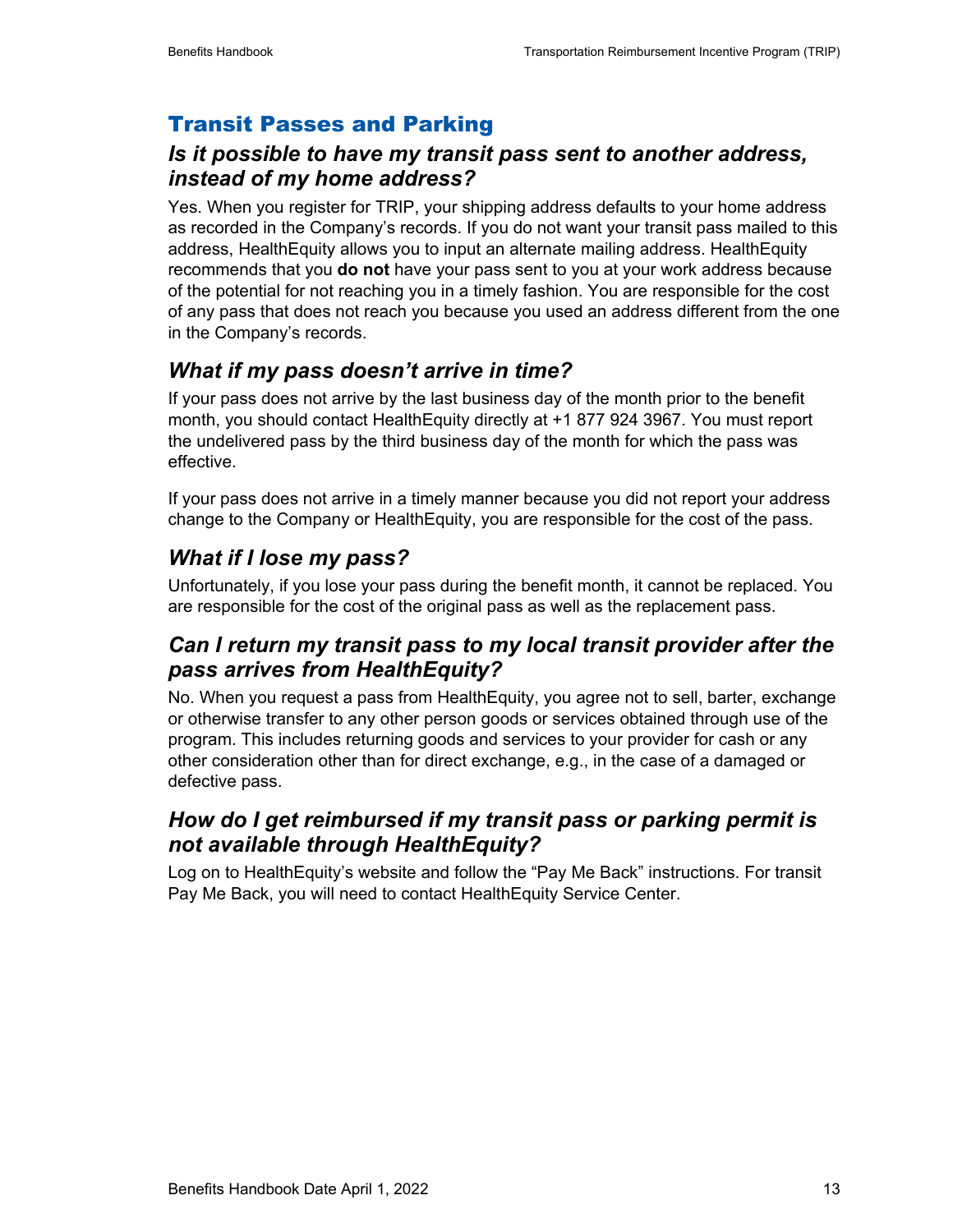## *Can I purchase transit passes or parking fees for my family members or friends through the HealthEquity service?*

No. When you request a pass from HealthEquity, you agree not to sell, barter, exchange or otherwise transfer to any other person goods or services obtained through use of the program under any circumstances. This includes using the HealthEquity service to purchase goods or services for another individual. You also agree that the pass will be used solely by you for the sole purpose of commuting from your home to your Company workplace and vice versa. TRIP is a commuter benefit available to you exclusively as a Marsh McLennan employee.

## Commuter Cards

Transit and Parking funds are loaded onto one card and are stored as separate buckets of transit and parking funds. The Commuter Card delivers savings and convenience when you pay for eligible transit and parking expenses as part of your commute. You can elect Transit and/or Parking to be loaded to your Commuter Card via www .healthequity.com or by contacting customer service at +1 877 924 3967, 24/7 (excluding Federal holidays).

Your Commuter Card is valid at providers that accept VISA credit or debit cards. Your card is only valid for eligible transit and parking expenses under IRS rules. Please keep in mind that under the IRS rules for Commuter plans, the allowed spend is different for transit then it is for parking. For transit funds, the total cost of your purchase will be deducted from the available pre-tax dollars and then if needed and available from your post tax dollars. Parking funds will only allow you to spend up to the pre-tax limit (\$280 in 2022) in a calendar month regardless of the amount of pre-tax dollars in your parking funding.

In the event that you leave the Company, there is a special rule for transit funding that allows you to spend down the transit funding on your Commuter Card for 90 days before the transit funding is turned off. Once the parking funding on the Commuter Card is turned off, any pre-tax dollars will be forfeited. The parking funds on the Commuter Card are required to be turned off and any pre-tax dollars forfeited as of the day HealthEquity is notified of your departure from the Company.

#### Eligible Expenses

Under federal law, two types of commuting expenses are eligible for this benefit:

 mass transit fares, including tickets, passes, tokens, vouchers or fares for buses, trains, subways, streetcars, ferries and qualified vanpools (transportation in a personal car, carpool, or taxi is not eligible). You can now utilize the HealthEquity Commuter Card transit funding to pay for transportation costs incurred through VIA, Lyft (shared ride) and UberPool. VIA, Lyft (shared ride) and UberPool are examples of special "transit" providers that utilizes high occupancy vehicles to transport participants within major cities. You will need to register your Commuter Card through the provider (VIA, Lyft (shared ride) or UberPool) portal for payment to the shared ride option before partaking in the shared ride option. Please note, the shared ride options are currently suspended because of COVID pandemic restrictions.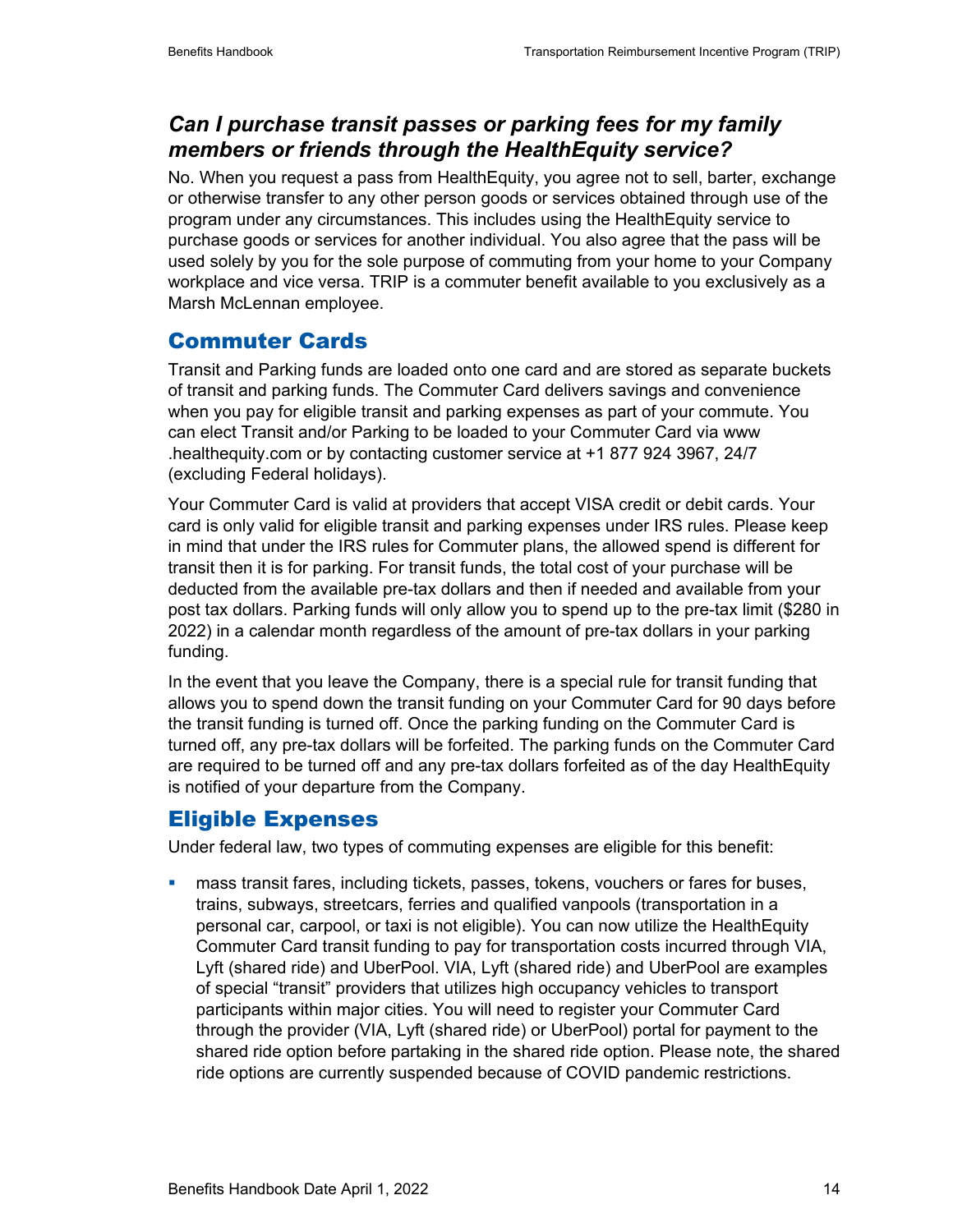parking fees at or near your workplace or parking at a location from which you commute to your workplace via mass transportation or a carpool, such as a parkand-ride lot (residential parking is not eligible).

For information on partnerships HealthEquity has to use pre-tax dollars to pay for commuting or parking, such as SpotHero or Uber, contact HealthEquity at + 1 877 924 3967.

Only parking and mass transit costs incurred by you in connection with travel between your residence and your workplace are eligible. Costs that have been or will be paid by the Company, as for a business trip, are not eligible.

## *Out-of-Pocket Qualified Transportation Expenses*

Not all transit and parking options are available through the HealthEquity's catalog, but you can still enjoy tax savings if you elect to be reimbursed and you report your eligible commuting costs as out-of-pocket expenses. Your reimbursement will be processed through HealthEquity. You will be reimbursed via check or direct deposit. If you elect Pay Me Back reimbursement for your commute, go into your account in HealthEquity, click on "profile" and then click on "reimbursement method" to set up direct deposit information.

To get tax savings on a reimbursement basis for commuter expenses that are not available through TRIP, you need to do the following by the election deadline:

- Go to the Health Equity's website.
- **E** Choose "Place Commuter Order."
	- − For Transit: If you select a provider that is not in the HealthEquity catalog, you will be prompted to describe the pass you're looking for and one of the HealthEquity customer service representatives will contact you. If you prefer, you may contact HealthEquity directly for assistance.
	- − For Parking: If you select a provider that is not in the HealthEquity catalog or select to contract space, park at a meter or cashbox, or park at different places throughout the month, you can elect the amount you want withheld from your pay to cover qualified expenses that you expect to incur after your election. Then, buy the service from the parking provider and obtain a receipt if available. Follow the instruction on HealthEquity's website for submitting a receipt and certifying that the expenses qualify for reimbursement.

If the amount you elected to withhold from your pay exceeds the amount of qualifying expenses that you incurred, you may carry over the unused amounts to pay for qualifying expenses that you incur in the future. However, according to IRS rules, you may lose any unused amounts if they remain unclaimed after 180 days of payment. You must make a request for reimbursement of qualified expenses you incurred prior to 180 days of payment of the benefit.